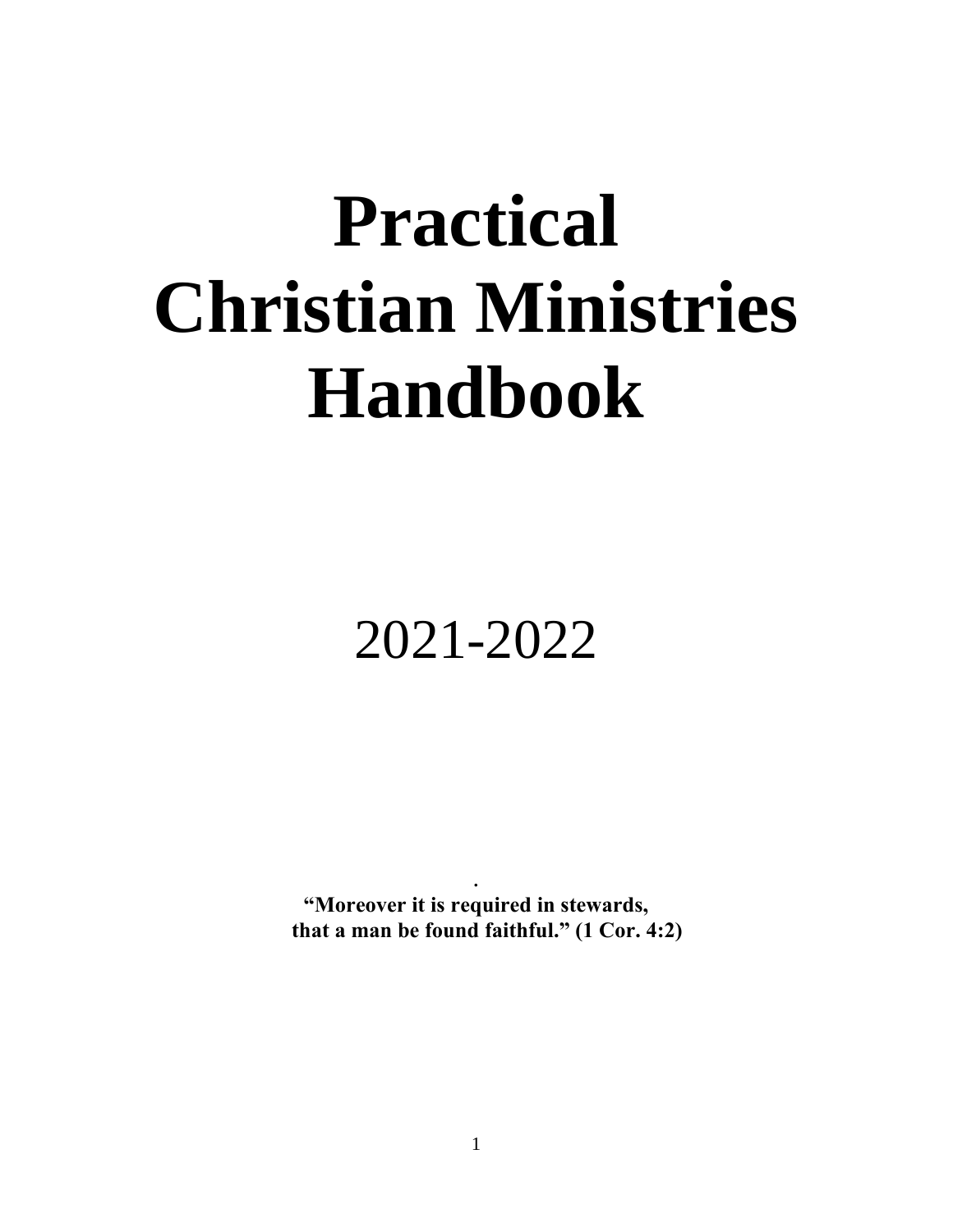# **Table of Contents**

| Student's Requirements for Receiving Credit for their Practical Christian Ministries 10 |
|-----------------------------------------------------------------------------------------|
| Attitudes and Responsibilities when Doing Your Practical Christian Ministries 14        |
|                                                                                         |
|                                                                                         |
|                                                                                         |
|                                                                                         |
|                                                                                         |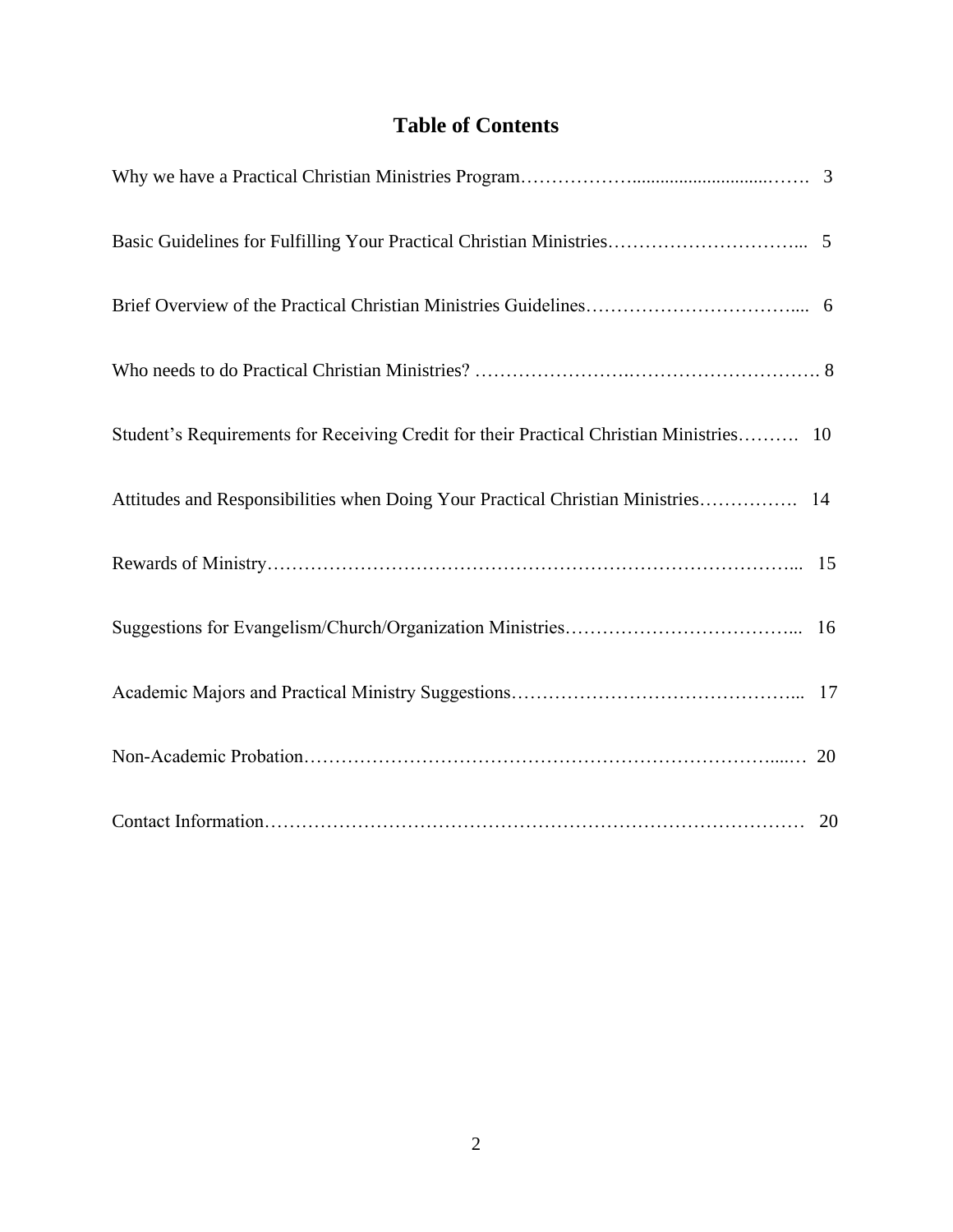# **Welcome to Calvary University's Practical Christian Ministries Program!**

# **Why do we have a Practical Christian Ministries Program?**

1<sup>st</sup> **Reason:** Our Bible accreditation association requires it. The Association of Biblical Higher Education (ABHE) requires each student to be involved in Practical Christian Ministries in a formal way. Because it is required, we provide an official permanent record of your Practical Christian Ministries on your university transcript. Therefore, it is essential that you complete all the program's requirements in order to graduate from Calvary University.

#### **2 nd Reason: To help you prepare for a life of faithful and fruitful service and to further**

**God's kingdom!** We have this program because we believe that Practical Christian Ministry experiences are a necessary and crucial part of your training. By properly choosing your Practical Christian Ministries, it gives you the opportunity to have a personal, God-directed discipleship program. Therefore, we encourage you to seek the LORD and choose your Practical Christian Ministries prayerfully and wisely. In doing this, it can give you experiences in specific fields of ministry wherein God can better prepare you for a life of fruitful service and to help prepare you to be able to fulfill your God given destiny. Our desire is that your Practical Christian Ministries will help prepare you for life and future ministry while also helping you build a resume of meaningful ministry experiences.

#### **Best Reason: It is how Jesus discipled His disciples.**

We have Christian ministry because it is how Jesus Christ trained His disciples. He not only taught the disciples, but He sent them out to minister. Jesus sent His disciples into the marketplace to put into practice what they had seen and what they had been taught by Him. Following their practical ministry, they reported back to the LORD and He questioned them and answered their questions. We pray the Debriefing Interview will be helpful in answering your questions and guiding you through your learning experiences in your Practical Christian Ministries. By sending the disciples out into ministry Jesus was discipling them and preparing them for their future ministries when He would no longer be physically with them. Therefore, we believe that the practical training received through your participation in the Practical Christian Ministries program will be vital to your understanding of God's call upon your life and how to fulfill it.

*Our prayer is that God will use local churches, pastors, lay leaders and ministries along with Calvary's faculty and staff to work together to give you the best discipleship experience possible.* 

#### **How to get the most out of your Practical Christian Ministries experience!**

In the Practical Christian Ministries Program, you will find that we give you some structure and require some accountability. However, we also give you freedom to choose what you discern God would have you do for a Practical Christian Ministry.

Fulfilling your Practical Christian Ministries responsibilities gives you the opportunity to develop a pattern of seeking the LORD for His personal direction and a deepening of your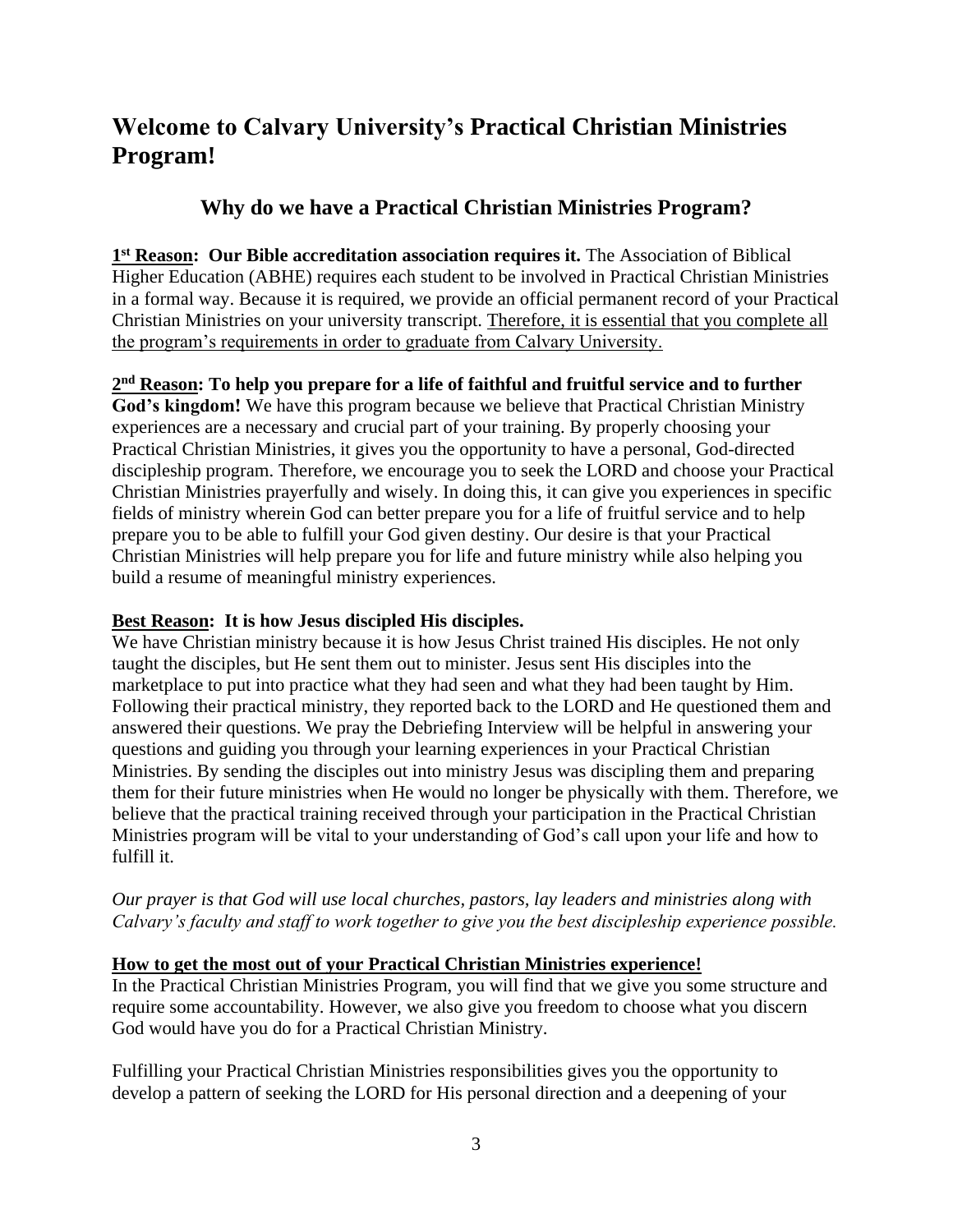understanding on how He personally leads you. If you seek the LORD and choose your Practical Christian Ministries wisely and prayerfully, He can give you the right experiences in the fields of ministry that will help prepare you for God's purpose for your life.

We believe that the practical training received through your participation in the Practical Christian Ministries program can be vital to your understanding of God's call upon your life. It can also help you put into practice what you are learning in the classroom.

We want you to grow and learn to walk in confidence that you are following His leading and His perfect will whether it is in the secular arena or in full time ministry. Remember, you are the key. A good spirit toward your Practical Christian Ministries now can be one of the most helpful things you can do to receive the most from this program. Please look at the requirement of Practical Christian Ministries as an opportunity to serve the LORD and grow in Him rather than just an obligation to fulfill. Our prayer is that you will experience the joy of ministry and the benefits of this program. May you and those to whom you minister be blessed through this program. Blessings…Numbers 6:24-26.

*Please Remember: Ministry is a privilege and it is an honor to be called by God and to serve HIM.*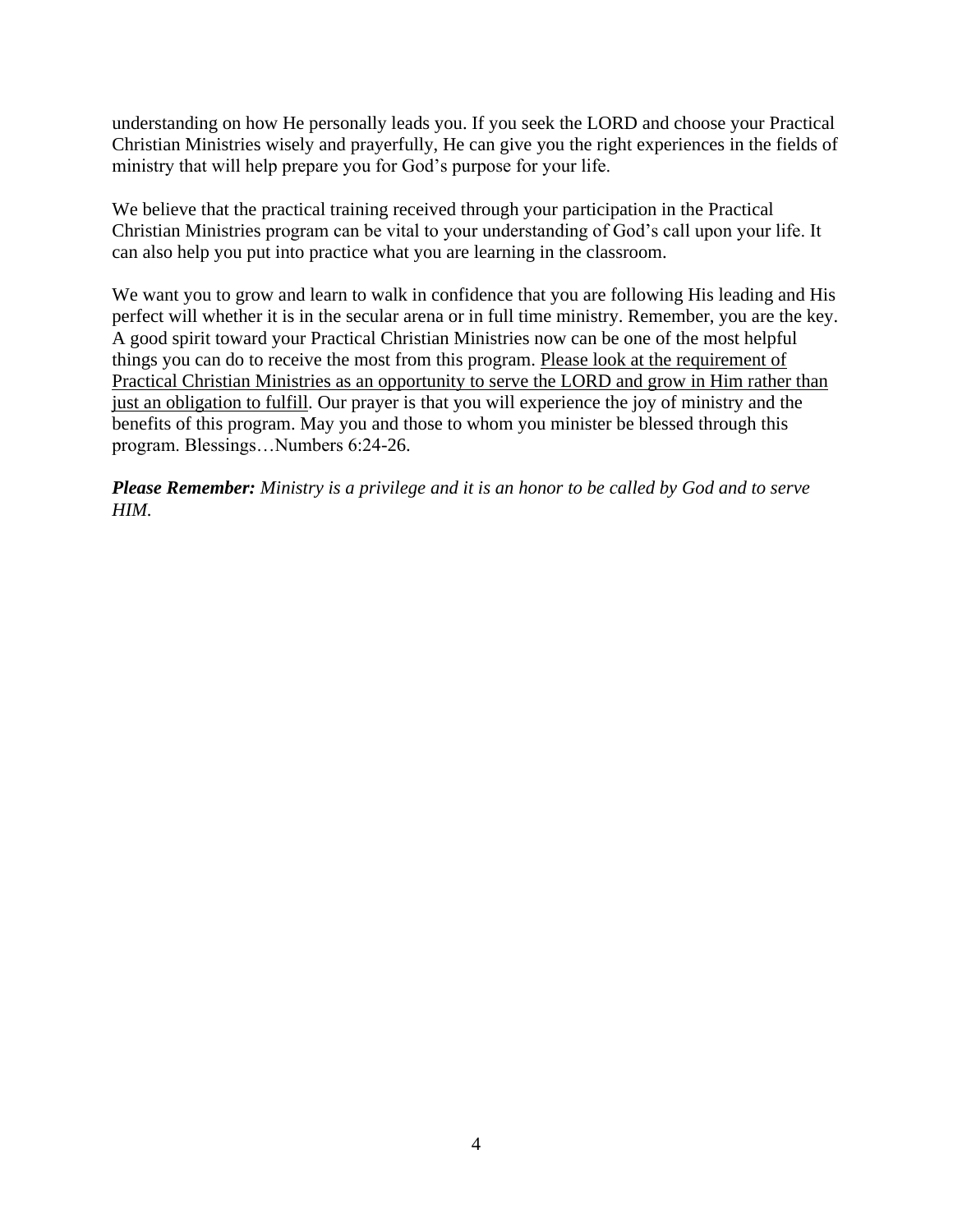### **Basic Guidelines for Fulfilling Your Practical Christian Ministry**

#### **What are your responsibilities for Practical Christian Ministry?**

(How all students fulfill their Practical Christian Ministries requirements are the same for all students, both graduate and undergraduate. However, the number of credits required for graduate students are not the same as undergrad students - Seminary/Graduate student credit requirements are on page 9.)

1. **Attend a local church:** A minimum of 2 services per week when doing a regular Practical Christian Ministry or Church Search.

Christ is building His church (universal), and the local church is an important part of His plan to accomplish this goal. The local church is not a man-made idea but it is God ordained. Much of the New Testament is written directly to local churches. Everywhere Paul went he sought to establish a local body of believers who would work together to worship the LORD and further His kingdom.

You are given your first semester to find a local church where you can feel at home for worship, fellowship, and service (2 Cor. 2:9; 10:5; 1 Tim 3:15). Please remember that Scripture exhorts us not to forsake the assembling of ourselves together (Heb. 10:24-25). Developing a healthy relationship with a great family of believers is what we really desire for you. Our prayer is that you will see the need for and want to be at church far more than the minimum requirements. When you attend your church's worship services, Sunday school, home Bible studies, prayer groups, etc., we want you to be there because you desire to be there, rather than just being there to fulfill your obligation.

2. **The opportunity to serve Jesus through Practical Christian Ministries:** Your Practical Christian Ministries should provide ministry experience in either evangelism, local church/ministry organization, or in the area of your academic major. We encourage you to have some form of evangelism and discipleship and the use of your biblical training as part of all your Practical Christian Ministries.

The actual amount of Practical Christian Ministries required will depend upon the length of your academic program and your time at Calvary.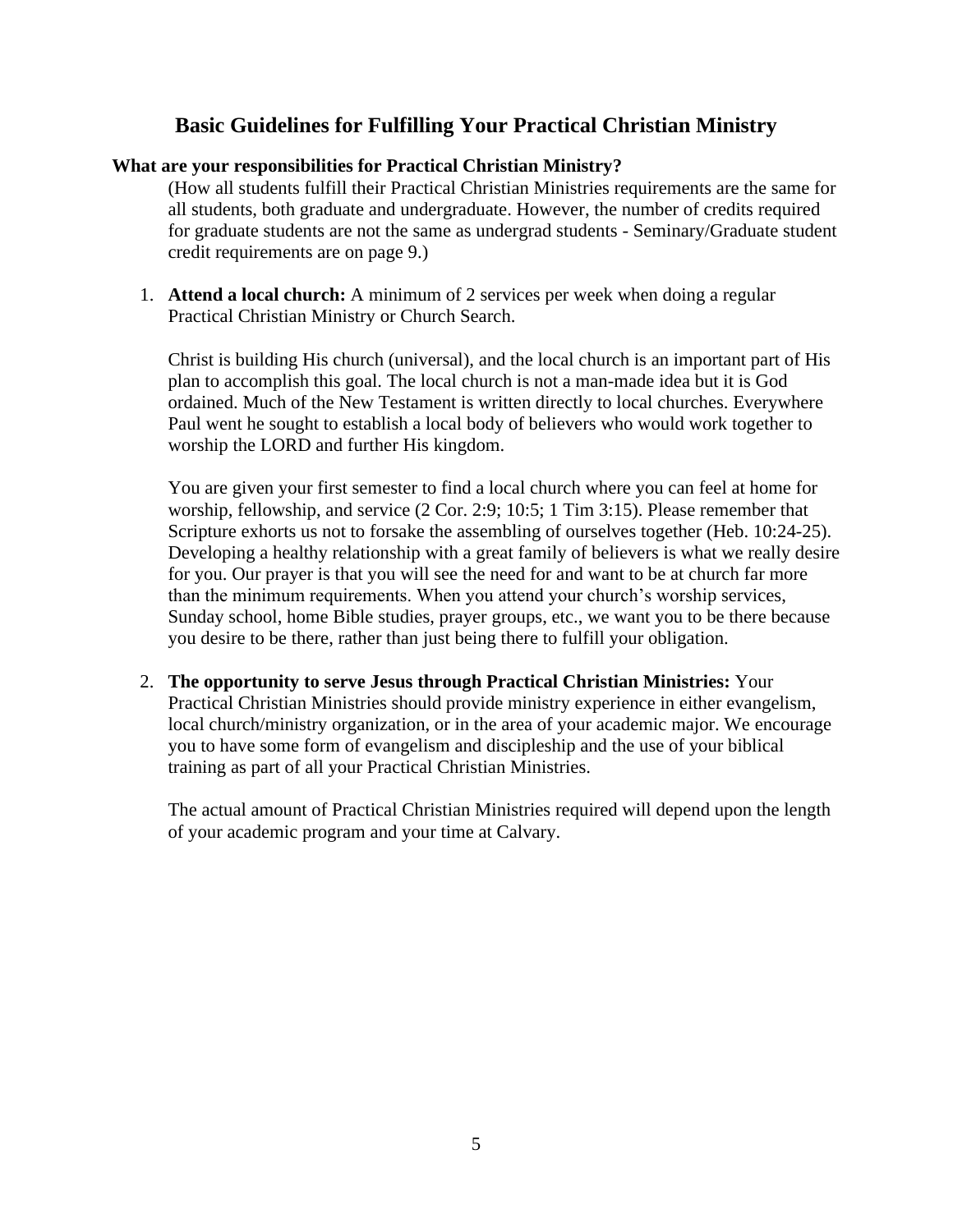#### **Brief Overview of the Practical Christian Ministry Guidelines**

#### **I. Why is Practical Christian Ministry important?**

The moment we accept Jesus as our Savior we are changed spiritually. This is a gift of grace from Jesus to those who choose Him. It is imperative that we understand we are not saved by our good works but to do good works. From the moment our spirit is transformed, we must persevere in the transformation of our mind in the challenge of growing more and more like Jesus every second of every day so that we can do the will of our Father in Heaven. We are to be in constant training for the race that is given so wisely to us by Jesus. We need to strive to learn to give an answer to those who are seeking and diligently study so that we are able. We must determine to set our minds and hearts on the glorious revelation that ministry is not what we do-it is who we are! He is WHOSE we are, and the outcome of His ministry is eternal. This is the beginning of the joy set before us!! May we endure all He allows us to go through, seeing each moment as a sacred learning lesson, a refining process, so that we no longer see through a glass dimly, but we KNOW Him. May EVERYTHING we do, think, say, and dream be for His glory and His alone! So be it, Lord Jesus!

- a. Ephesians 2:8-10
- b. Romans 12:2
- c. Hebrews 12:1-3
- d. 2 Timothy 2:15
- e. Matthew 6:19-20
- f. Philippians 4:13
- g. 1 Corinthians 11:11-13
- h. 1 Corinthians 10:31

#### **II. How many Semesters do I need?**

-Each semester you attend Calvary

#### **III. What do I need to do?**

#### **1 st Semester:**

- 1. Check Canvas for your Practical Christian Ministries assignments.
- 2. As you fulfill a Practical Christian Ministry find a church home (Church Search). Seek the LORD as to where He wants you to attend and serve.
- 3. Fill out the form (Practical Christian Ministry and Church Attendance/Search Verification Form).
	- $\checkmark$  Church Attendance (at least 2 services per week)
	- $\checkmark$  Practical Christian Ministry (searching for a home church while at Calvary)
- 4. You may only do one semester of church search.

#### **Remaining Semesters at Calvary:**

- 1. You will be registered for Practical Christian Ministry on Canvas.
- 2. Do a Practical Christian Ministry consult the rest of the CM Handbook for details. Start seeking the LORD now, concerning what He would have you do.
- 3. Fill out a Practical Christian Ministry and Church Attendance/Search Verification Form
	- Church Attendance (at least 2 services per wk.)
	- Practical Christian Ministry (12 wks., 2 hrs. per wk. or 24 hours)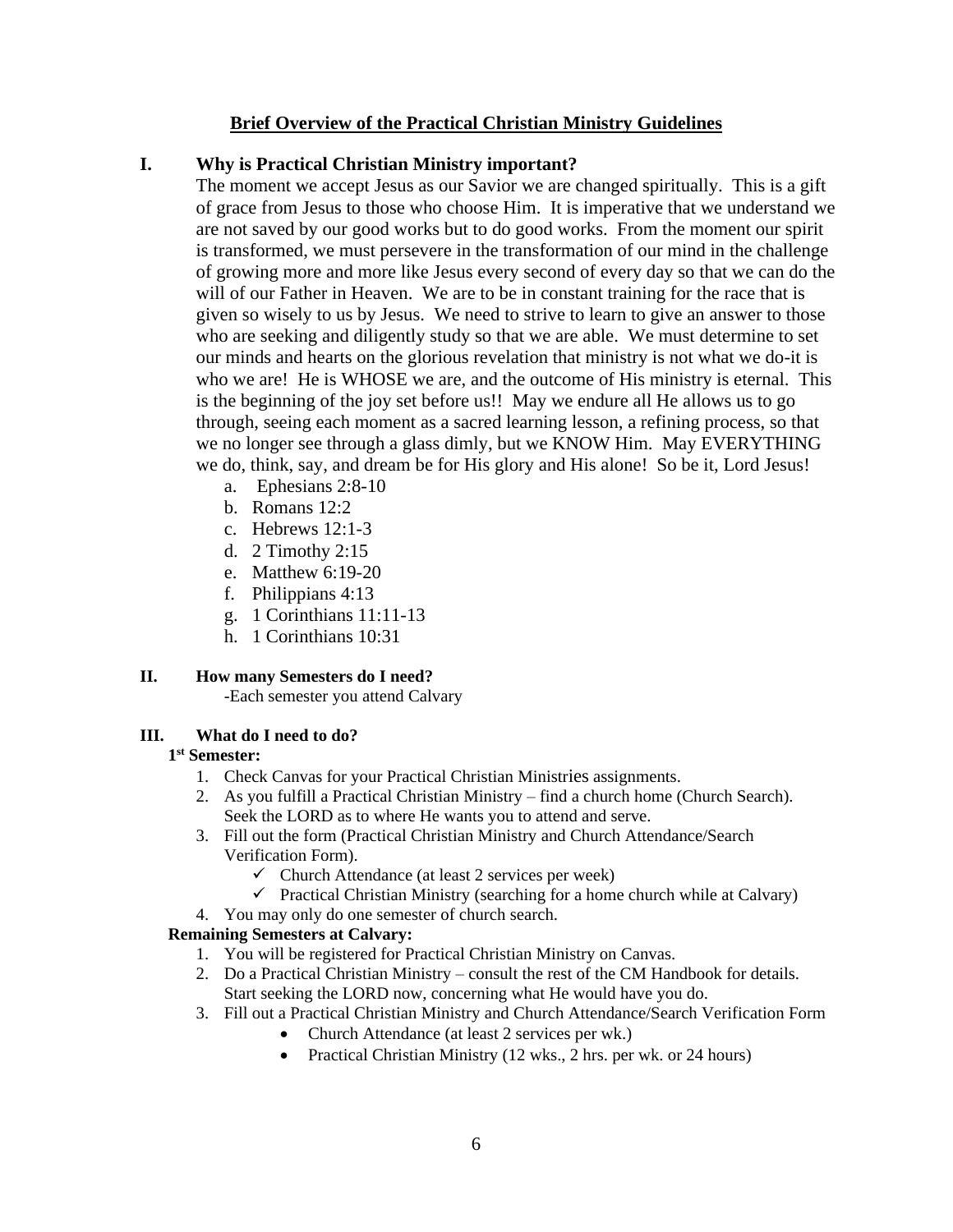- 4. If required, meet with the Practical Christian Ministries Director for a Debriefing Interview during the semester: Freshman-fall, Sophomore-spring, Junior-spring, Seniorfall
- **IV. Non-Academic Probation** happens when a student habitually fails to fulfill the requirements of the Practical Christian Ministries program and does not respond to encouragement to do so.

#### **Guidelines for Paperwork**

The following is a schedule when the Practical Christian Ministries forms are due.

| <b>Documents</b>                                                                                                   | <b>Fall Ministry</b>                                                                                                                                   | <b>Spring Ministry</b>                                                                                                                           |
|--------------------------------------------------------------------------------------------------------------------|--------------------------------------------------------------------------------------------------------------------------------------------------------|--------------------------------------------------------------------------------------------------------------------------------------------------|
| For each semester while attending Calvary                                                                          | Fill out your Practical                                                                                                                                | Fill out your Practical                                                                                                                          |
| (You will only need to do a church search one time)                                                                | <b>Christian Ministry</b>                                                                                                                              | <b>Christian Ministry</b>                                                                                                                        |
| <b>Practical Christian Ministry and Church</b>                                                                     | and Church                                                                                                                                             | and Church                                                                                                                                       |
| <b>Attendance/Search Verification Form.</b> To verify<br>faithfulness in searching for a church home and to verify | Attendance /Search                                                                                                                                     | Attendance /Search                                                                                                                               |
|                                                                                                                    | Verification Form.                                                                                                                                     | Verification Form.                                                                                                                               |
| service in local ministry                                                                                          | Mentor will fill out,<br>with you, if possible,<br>the Practical<br><b>Christian Ministry</b><br><b>Mentor Form</b><br>Freshman and Senior:<br>Debrief | Mentor will fill out,<br>with you, if possible,<br>the Practical<br>Christian Ministry<br><b>Mentor Form</b><br>Sophomore and<br>Junior: Debrief |
| <b>Graduating Seniors</b> – If you are doing a CM your                                                             | Dec. 1                                                                                                                                                 | May 1                                                                                                                                            |
| Debriefing Interview and/or paperwork must be                                                                      |                                                                                                                                                        |                                                                                                                                                  |
| completed and turned in to the CM Office via Canvas by:                                                            |                                                                                                                                                        |                                                                                                                                                  |

\*A ministry done between semesters may be counted during either the spring or fall semester. *This portion is a brief overview - please read and always consult the rest of your Practical Christian Ministries Handbook for complete details and instructions. If you have any questions, please email the Director of Practical Christian Ministries or come by the office – the Director will be glad to answer any questions you might have. We are here to help you fulfill your requirements, and more importantly, help you fulfill God's plan for your life.*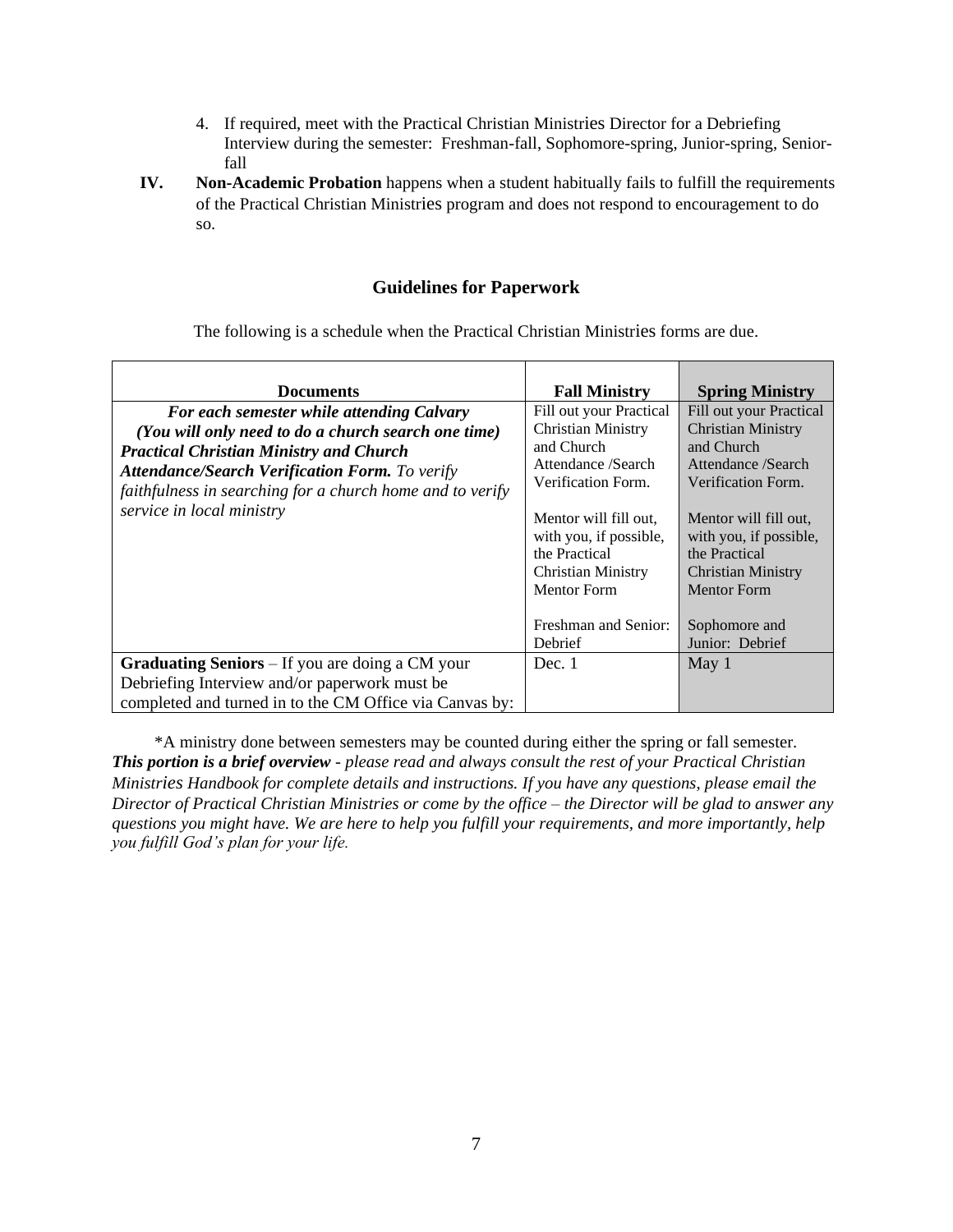#### **Who Needs to do Practical Christian Ministry?**

The following Calvary students are required to complete a certain amount of Practical Christian Ministry credits in order to graduate from Calvary University:

- All Undergraduate students
- Early College and Dual Enrolled students enrolled in an associate degree Program or the One Year Certificate Program.
- Graduate students in the following programs:
	- Master of Arts in Bible and Theology
	- Master of Arts in Biblical Counseling
	- Master of Divinity
	- Master's Degree in Elementary Education that Leads to State Certification.
	- Master of Business
- All students who are not required to do Practical Christian Ministries in our Master degree programs and our Doctor of Philosophy in Bible & Theology program are allowed and encouraged to participate in the Practical Christian Ministries program either in part or the whole if they so desire.

#### **Practical Christian Ministries Credits and Debriefing Interviews needed for graduation for all Undergrad Students:**

Each undergrad student will need to complete the following CM credits and Debriefing Interviews for graduation via Canvas:

- 1. Fill out your Practical Christian Ministry and Church Attendance /Search Verification Form-1 per semester while attending Calvary (50 points)
- 2. Mentor will fill out, with you, if possible, the Practical Christian Ministry Mentor Form-1 per semester while attending Calvary (does not apply to Church Search) (50 points)
- **3.** Debrief (50 points)
	- a. Freshman and Senior: fall
	- b. Sophomore and Junior: spring

# **Practical Christian Ministries Credits and Debriefing Interviews needed for graduation for**

#### **Graduate Students:**

#### **Master of Arts in Bible and Theology**

Degree requires 2 PCM credits with 1 Debriefing Interview

#### **Master of Arts in Biblical Counseling**

Degree requires 1 PCM credit during internship with a paragraph submitted by your university supervisor

#### **Master of Divinity**

Degrees requires 4 PCM credits with 2 Debriefing Interviews

#### **Master of Divinity 5-year BA and Master of Divinity**

Degree requires 7 PCM credits and 2 Debriefing Interviews

#### **Master's Degree in Elementary Education that Leads to State Certification.**

Degree requires 1 PCM credit during internship with a paragraph submitted by your university supervisor

#### **Master of Science and Organization Development**

Degree requires 1 PCM credit during internship with a paragraph submitted by your university supervisor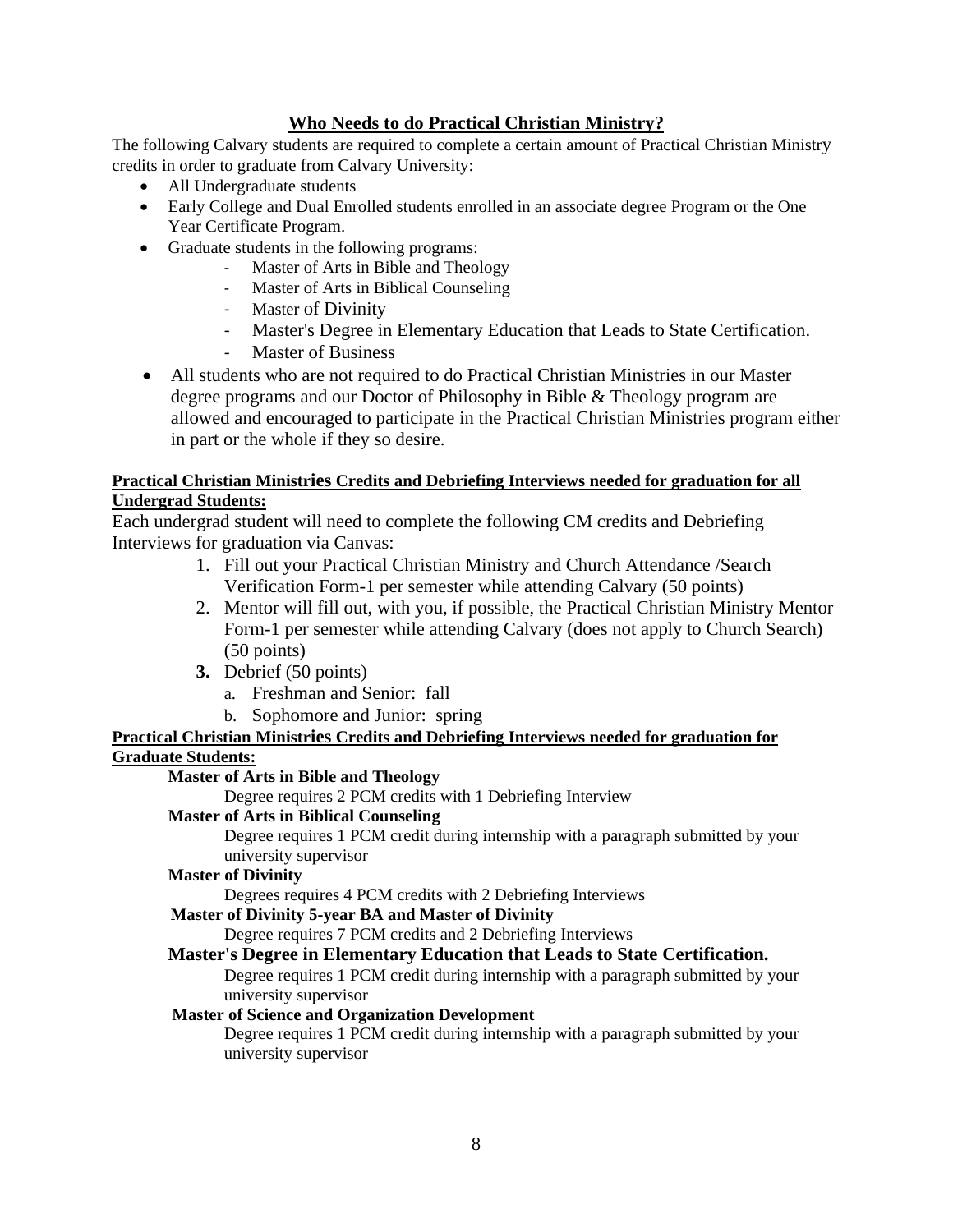*\*Requirements for earning a Practical Christian Ministry Credit are the same for all students as outlined later in this Practical Christian Ministries Handbook.*

**Early College and Dual Enrollment Students enrolled in a two-year Associates Degree Program** are required to fulfill the regular Practical Christian Ministry credits of 1 per semester with one debriefing per year.

**Early College and Dual Enrollment Students enrolled in a One Year Certificate Program** are required to fulfill the regular Practical Christian Ministry credits needed to earn a One Year Certificate which is 1 Practical Christian Ministry credit per semester with 1 Debriefing Interview.

**Early College and Dual Enrollment Students** that are not in an Associate Degree Program or the One Year Certificate Program are not required to participate in the Practical Christian Ministries program but are encouraged to be involved in practical Christian ministry and a local church. However, if at any time they decide to pursue a degree program, they are responsible for fulfilling the Practical Christian Ministry credits required during the time they are a degree-seeking student at Calvary (1 CM credit per semester with 1 Debrief Interview annually).

**Non-Degree Seeking Students** are not required to participate in the Practical Christian Ministries program but are encouraged to be involved in practical Christian ministry and a local church. However, if at any time they decide to pursue a degree program, they are responsible for fulfilling the Practical Christian Ministry credits required during the time they are a degree-seeking student at Calvary (1 CM credit per semester with 1 Debrief Interview annually).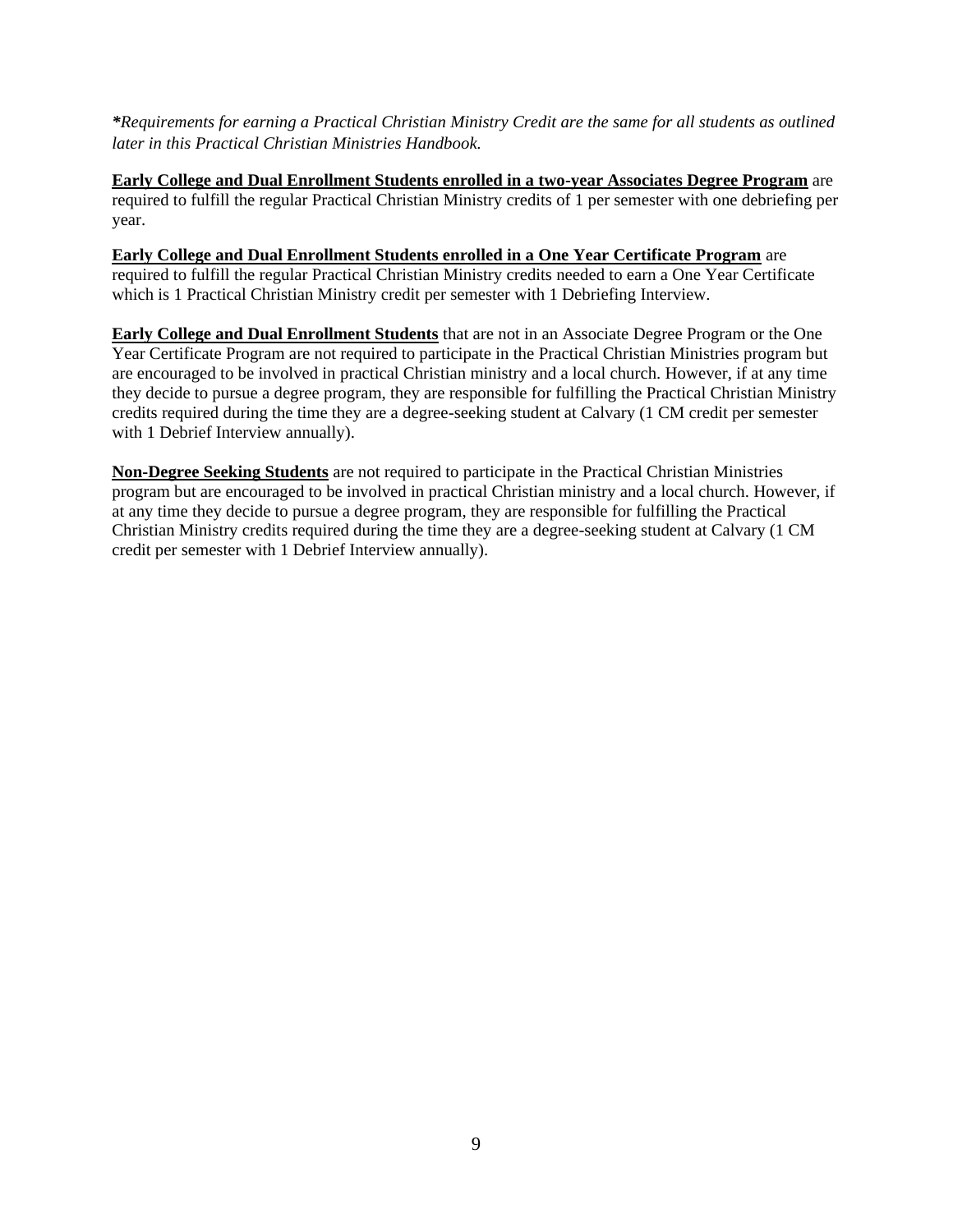# **Student's Requirements for Receiving Credit for Their Practical Christian Ministries**

#### **Church Search:**

Every new undergrad student's 1<sup>st</sup> semester's Practical Christian Ministry is a "Church Search" and requirements for it are:

**Church Search:** We allow you the first semester to find a church home.

**1.** Fill out the Practical Christian Ministry and Church Attendance/Search Verification Form (50 points) Canvas

\*There is no charge for this credit

- **2.** Pray and seek the LORD's will for a home church.
- **3.** Attend 2 church services per week:

If you need to find a church, we encourage you to visit as many churches as you need to find a church home.

If you are unable to find a church home your first semester you will still need to continue to look for one, but you can only use one semester for a "church search" credit.

- **4.** If you have a church home already: attend 2 services per week for the semester and you will earn a Practical Christian Ministry credit for a "Church Search".
- **5.** Complete a Debriefing Interview if required (50 points) Canvas Freshman-fall, Sophomore-spring, Junior-spring, Senior-fall
	- **For on campus students:** There will be signup sheets outside the Director's office (Room #112 East Education Building) for you to select a time to come in for your Debriefing Interview. Please follow signup instruction carefully.
	- **For off campus and/or online students**: You will need to set up Debriefing Interview through emails with the Director of Practical Christian Ministries or at [cmin.sec@calvary.edu.](mailto:cmin.sec@calvary.edu) You may meet in person, webcam/skype or by phone (your choice).
- **6.** Have your mentor, if possible, with you, fill out the Practical Christian Ministry Mentor form on Canvas (50 points)

#### **Ministry Credit:**

Requirements for fulfilling Practical Christian Ministry:

- **1.** Prayerfully seek the LORD's will for what He would have you do for a ministry.
- **2.** You will be registered for Practical Christian Ministry CM-099 \*There is no charge for these credits
- **3.** Attend 2 church services per week
	- a. Faithful attendance (not perfect attendance)
	- b. Services that qualify:
		- Morning Worship, Sunday School, Evening Service, Youth meeting, Midweek, Small group, etc.

\*The service you minister in can be counting as one of the 2 services

- c. 2 services is the minimum; we would encourage you to attend other services as well. We want you to plug into your church family.
- d. If you have a special problem in attending 2 services please discuss this with the Director of Practical Christian Ministries.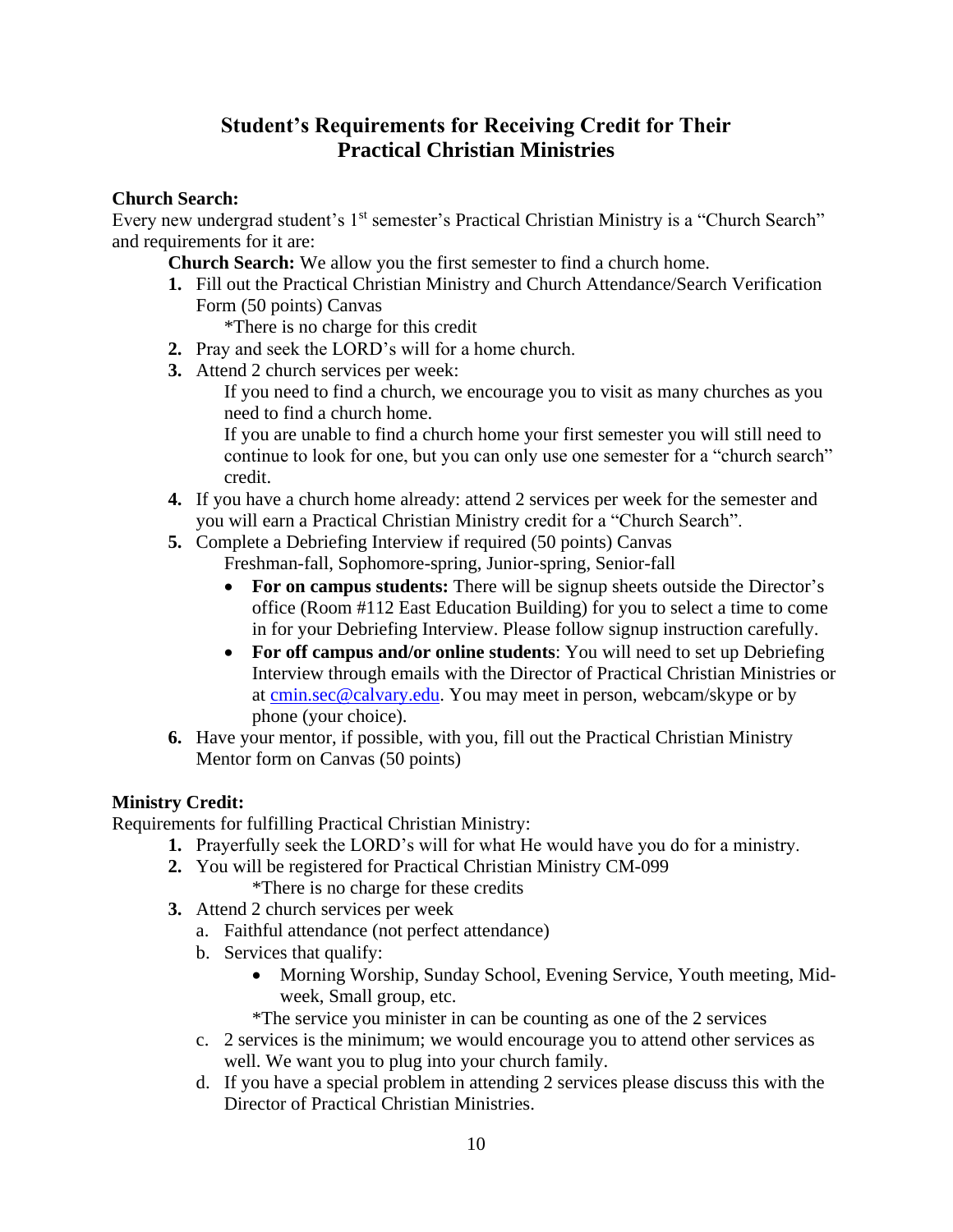- **4.** Minister a minimum of 24 hours per semester in your selected ministry:
	- a. Ideally it should be for at least 2 hours per week for 12 weeks or for a total of 24 hours for the semester.
	- b. What can you count as ministry time?
		- a. Time spent: in prayer for your ministry, in preparation, in ministry, and time spent with people to whom you are ministering.
		- b. If serving during a service (sing/play for worship, teach Sunday School, Youth Group, etc.) you count the time of the whole service. That service also counts as a service that you attended.
		- c. Travel time does not count for ministry time unless you spend that time in prayer or going over your lesson.
		- *d. We believe that prayer and your preparation time are a very important part of your time spent in ministry.*
	- **c.** You may do a summer ministry of at least 24 hours and it counts as a ministry in either the previous or following semester or as a second ministry in either semester.
	- d. **Important:** Your ministry should provide ministry experience in either evangelism, local church/ministry organization, or in the area of your academic major.
		- a. For Business, Counseling, Education, Intercultural Studies, Ministry Studies, and Worship Arts majors, your senior year internship will fulfill your Practical Christian Ministry requirement for that semester.
	- e. Use your Practical Christian Ministries to explore areas that you sense God is leading you.
	- f. You will need to have someone to report to and who will mentor you.
	- g. If you have difficulty finding a ministry or fulfilling your hours, please contact the Director of Practical Christian Ministries as soon as possible.
- **5.** Complete a Practical Christian Ministry and Church Attendance/Search Verification Form on Canvas. (50 points)
- **6.** Your mentor will fill out, with you, if possible, the Practical Christian Ministry Mentor Form on Canvas. (50 points)
- **7.** Complete a Debriefing Interview: If it is a semester you need to meet with the Director of Practical Christian Ministries for a Debriefing Interview, toward the middle of the semester you will need to set up at time to meet with them. This will take 20 to 30 minutes. The purpose is to help you evaluate your ministry and discuss what you have learned from it.
	- **a.** Check Canvas to see if you will need to meet for a Debriefing Interview with the Practical Christian Ministries Director. Your Debriefing interview will count as 50 points.
	- **b.** If you are on campus you will need to meet in person with the Director of Practical Christian Ministries. There will be a signup sheet outside the Directors office for you to select a time to come in for your Debriefing Interview. Please follow signup instruction carefully.
	- **c.** If you are off campus and/or an online student, you may select one of the following:
		- 1. Meet with the director in person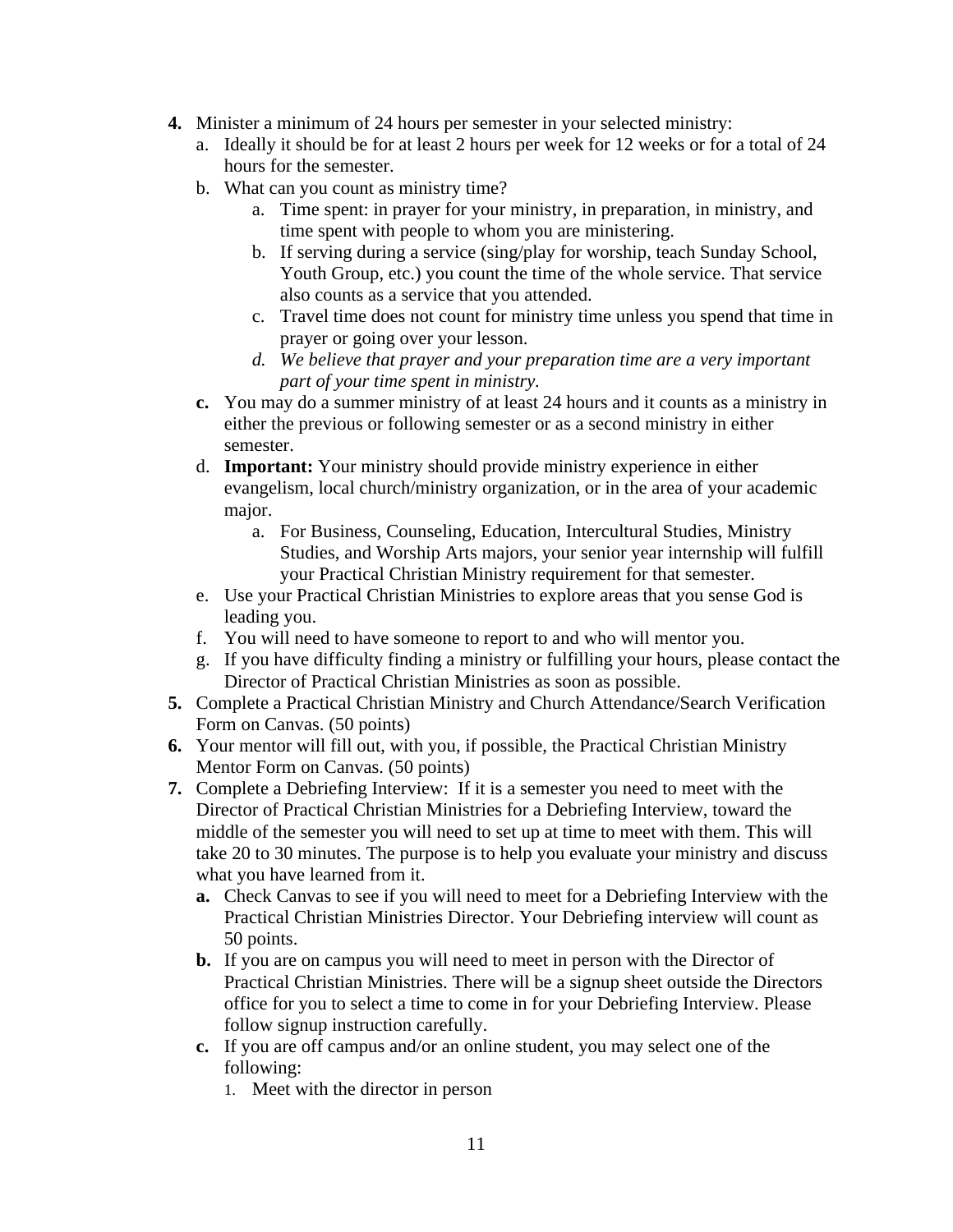- 2. Webcam/Skype
- 3. Phone

Please indicate which you prefer on your verification form.

You will need to set up a time through email. Cmin.sec@calvary.edu

- 1. The following students will be required to meet with the Practical Christian Ministries Director as displayed on Canvas:
	- i. Freshman-fall semester, annually
		- 1. This will allow students to find a church home before beginning a ministry
	- ii. Sophomores-spring semester, annually
	- iii. Juniors-spring semester, annually
	- iv. Seniors-fall semester, annually
		- 1. This will allow seniors to prepare for graduation
- 2. You will need to fill out the Practical Christian Ministry and Church Attendance/Search Verification form each semester.
- 3. You will need to have your mentor fill out, with you, if possible, the Practical Christian Ministry Mentor Form each semester.
- 4. Grading: Canvas
	- All students will be preregistered for Practical Christian Ministry on Canvas
		- i. Church search-50 points
			- 1. The student will fill out the Practical Christian Ministry Attendance/Search Verification form
			- 2. The student will pass Practical Christian Ministry for their first semester
		- ii. Practical Christian Ministry every semester while attending Calvary-50 points for submitted form/50 points for debriefing interview with the Director of Practical Christian Ministries if applicable
			- 1. The student will fill out the Practical Christian Ministry and Church Attendance/Search form
			- 2. The student will meet in person or via phone call with the Director of Practical Christian Ministries per their debriefing requirement
			- 3. The student will pass Practical Christian Ministry for the semester
		- iii. Practical Christian Ministry Mentor Form-50 points
			- 1. The mentor will fill out the form, with the student if possible
	- For Business, Counseling, Education, Intercultural Studies, Ministry Studies, and Worship Arts majors:
		- i. Internship will count toward Practical Christian Ministry credit.
	- For transfer students:
		- i. Practical Christian Ministry requirements will begin upon the start of the student's classes at Calvary.
	- For returning students: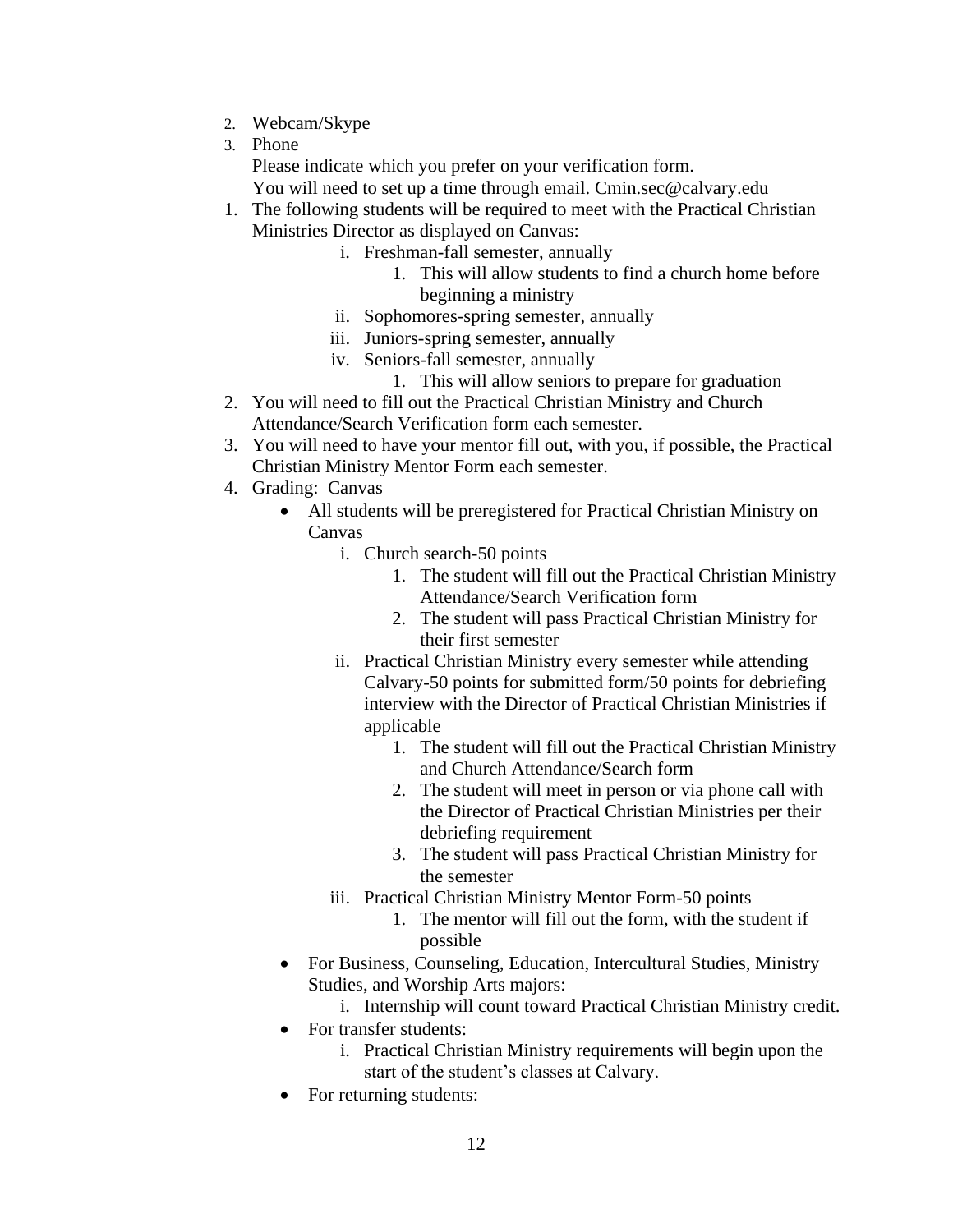- i. Any students who have nearly completed or have completed their Practical Christian Ministry requirements will continue under the requirements they began with at Calvary.
- For students who have earned a bachelor's degree and are returning for a second bachelor's degree:
	- i. 1 Practical Christian Ministry credit per semester maximum.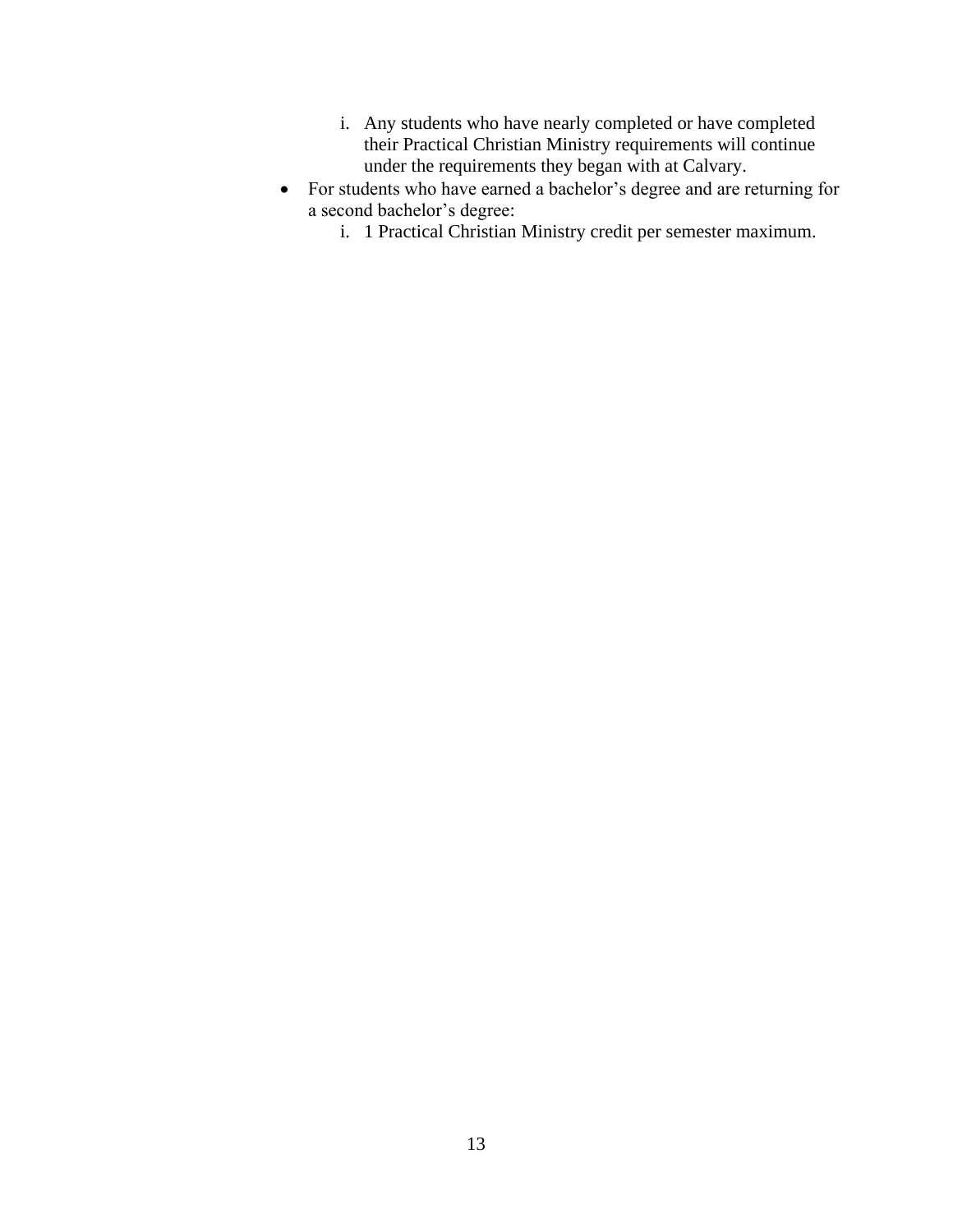# **Attitudes and Responsibilities When Doing Your Practical Christian Ministries**

- 1. Demonstrate a commitment to Christ and the local church by:
	- a. Coming to your ministry fully prepared
	- b. Attending worship services and ministry faithfully
	- c. Following the policies and procedures of the church or ministry organization
	- d. Dressing in a manner honoring to Christ

#### **Importance of a healthy attitude towards ones ministry:**

When Christ measures our service in ministry, faithfulness is key (1 Cor. 4:2). Our personal abilities and skills in ministry are important but only play a small part when we stand before the LORD to be rewarded (1 Cor. 3:9-15). Have we been faithfully serving Him? That will be a major question that will be brought to light when we stand before Him. Along with our faithfulness Christ is also concerned with our motives and our willingness to serve Him **(**Isaiah 6:8: Matt. 28:19a). Are we willing to go wherever He sends us and serve Him selflessly? Are we taking advantage of the opportunities Christ brings our way and serving Him for the right reasons? To be given greater responsibilities by God in the future, we need to learn to be faithful in the little things He asks of us now.

- 2. Show commitment and respect to your ministry leaders
	- a. Understand what is expected of you
	- b. Be in open and intentional communication with your ministry leaders
	- c. Have a good attitude
	- d. Be teachable
	- e. Be enthusiastic
	- f. Refrain from criticism
	- g. Notify your leader/mentor with whom you minister when you are ill or when you will need to be absent

One of the purposes of Practical Christian Ministries is to train students in the importance of being faithful (1 Cor. 4:2). For this reason, consistent attendance in ministry and church involvement is expected. We understand, however, that there will be times when you will be absent. The following excused and unexcused absences apply to the guidelines of 12 weeks of ministry per semester and can count as ministry time when excused.

#### **Excusable absences**

- Cancellation of church or ministry activity
- Emergency at home
- Illness
- Poor weather

#### **Inexcusable absences**

- Studying/homework
- Traveling
- Social activity
- Oversleeping
- Employment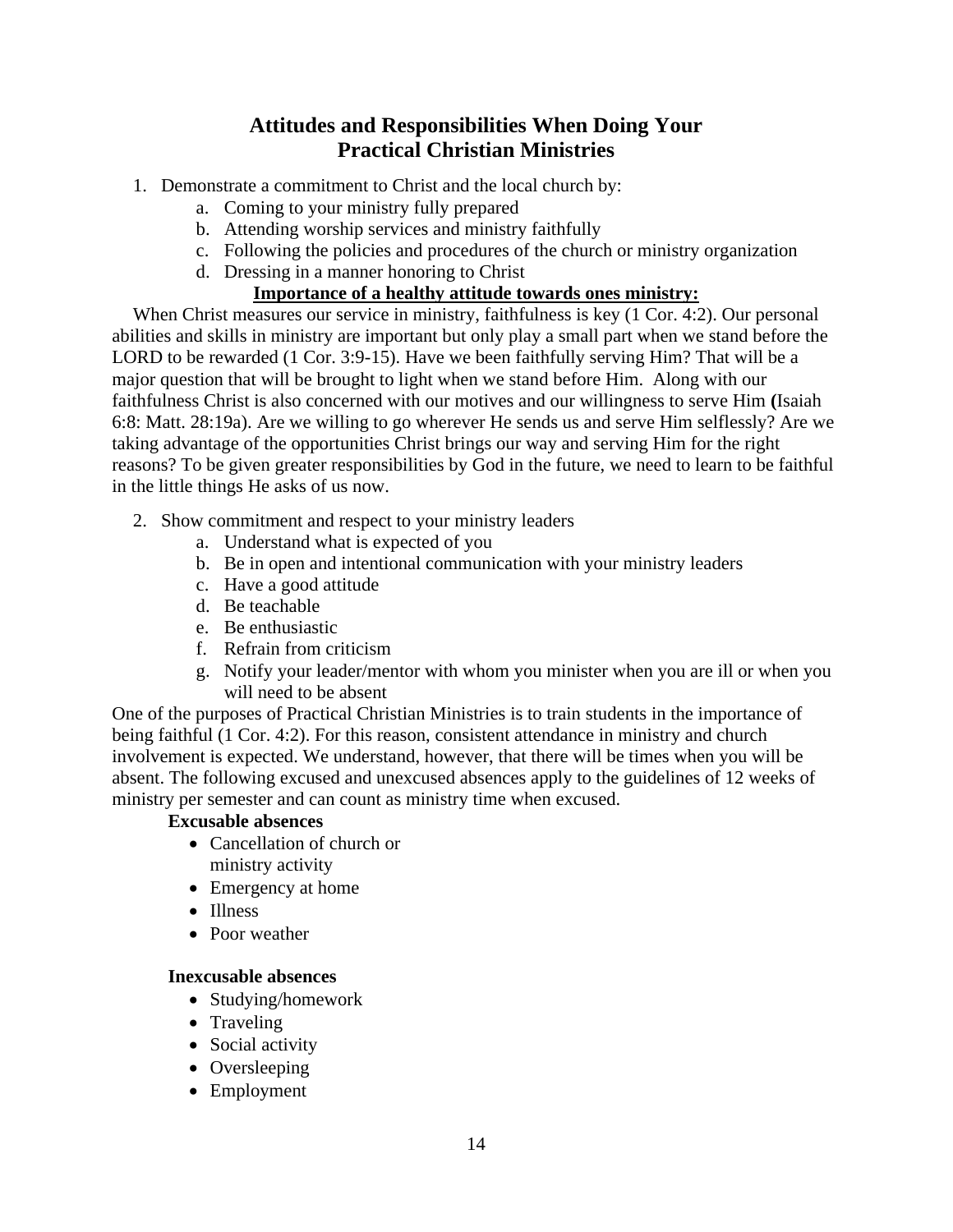In general, you are responsible to plan your employment and schoolwork around your church and ministry involvement. You are held liable when you fail to inform your employer of times that you cannot work because of your ministry commitment.

Furthermore, you are obligated to notify your ministry leaders of all college-sanctioned holidays when you will be absent from your ministry. Also, you must inform your ministry leaders immediately if you are ill or if an emergency arises. Please be sure to notify your ministry leaders if you do not plan to return the next semester.

#### **In order for a regular Practical Christian Ministry to be approved it should:**

- a. Involve the student with people.
- b. Use the student's Bible education.
- c. Provide ministry experience in either evangelism, local church/ministry organization, or in the area of the student's academic major (see the chart on pages 14-17).
- d. Be for a minimum of 2 hours per week for 12 weeks (or a total of 24 hours per semester).
- e. If a student seeks to do a Practical Christian Ministry that is uniquely different from the norm they need to seek approval from the Director of Practical Christian Ministries.
- f. Internships required by or related to a student's major may be used for a Practical Christian Ministry.

# **The Rewards of Ministry**

Sometimes ministry can be hard and difficult but there is a real joy that comes when individuals to whom you are ministering turn to the LORD and/or surrender their life to Him. God promises to be with us and that He will never forsake us. He has also promised to give us eternal rewards for our faithful service. Earning rewards started the day we trusted Jesus Christ as our Savior. What a God we serve! Let us love Him with all our heart, soul, mind, and strength, seeking to please Him in all that we do.

Each year at *Honors Chapel*, Calvary honors three of our graduating seniors with a *Practical Christian Ministry Award*. These awards are granted on the basis of competence, faithfulness, spiritual ministry, and potential for future contribution to Christ and his Church.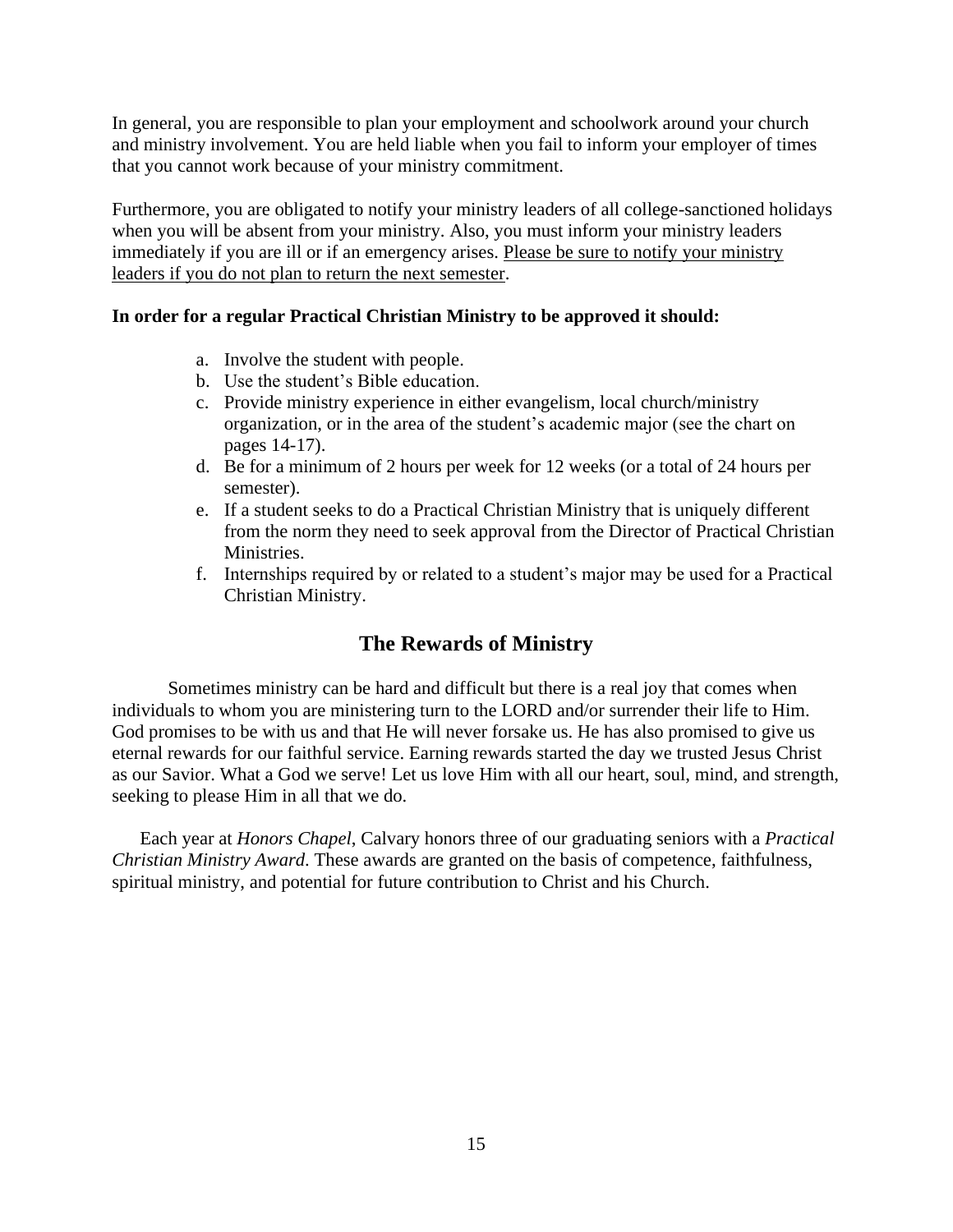# **Suggestions for how to be involved in Evangelism, Local Church, and Ministry Organizations**

| <b>Ministry Experiences</b><br><b>Needed</b> | <b>Examples</b>                                                                                                                                                                                                                                                                                                                                                                                                           |
|----------------------------------------------|---------------------------------------------------------------------------------------------------------------------------------------------------------------------------------------------------------------------------------------------------------------------------------------------------------------------------------------------------------------------------------------------------------------------------|
| Evangelism                                   | Help with visitation (e.g., follow-up of absentees and<br>visitors, door-to-door calling, street witnessing).<br>Participate in a drama presentation of the gospel.<br>Tell a story or lesson that ends with a gospel<br>presentation.<br>Share the gospel, an object lesson, or personal testimony<br>with a group (e.g., CEF, youth group, Awana, rescue<br>mission).                                                   |
| Church or Organization                       | A teaching role (e.g., Sunday school, small group Bible<br>$\bullet$<br>study, CEF)<br>Assisting a teacher<br>Group leader (e.g., youth group, evangelism team, Good<br>News Club)<br>Visitation (see examples above)<br>Chair a committee<br>Spiritual mentoring (e.g., follow-up of new Christians,<br>train somebody one-on-one)<br>Music accompaniment (e.g., singing or playing an<br>instrument)<br>Church planting |

**Practical Christian Ministries Fair:** To assist you and help you find a local church and/or a Practical Christian Ministry, we host a Practical Christian Ministries Fair at the beginning of each fall semester. We have approximately 30+ churches and ministries represented at the fair. This provides a way for you to get to know and be aware of the churches and ministries that are in the area and the opportunities for service that they may have for you to fulfill your Practical Christian Ministries. Freshmen and new/first semester students are required to attend this event and all other students are encouraged to attend as well.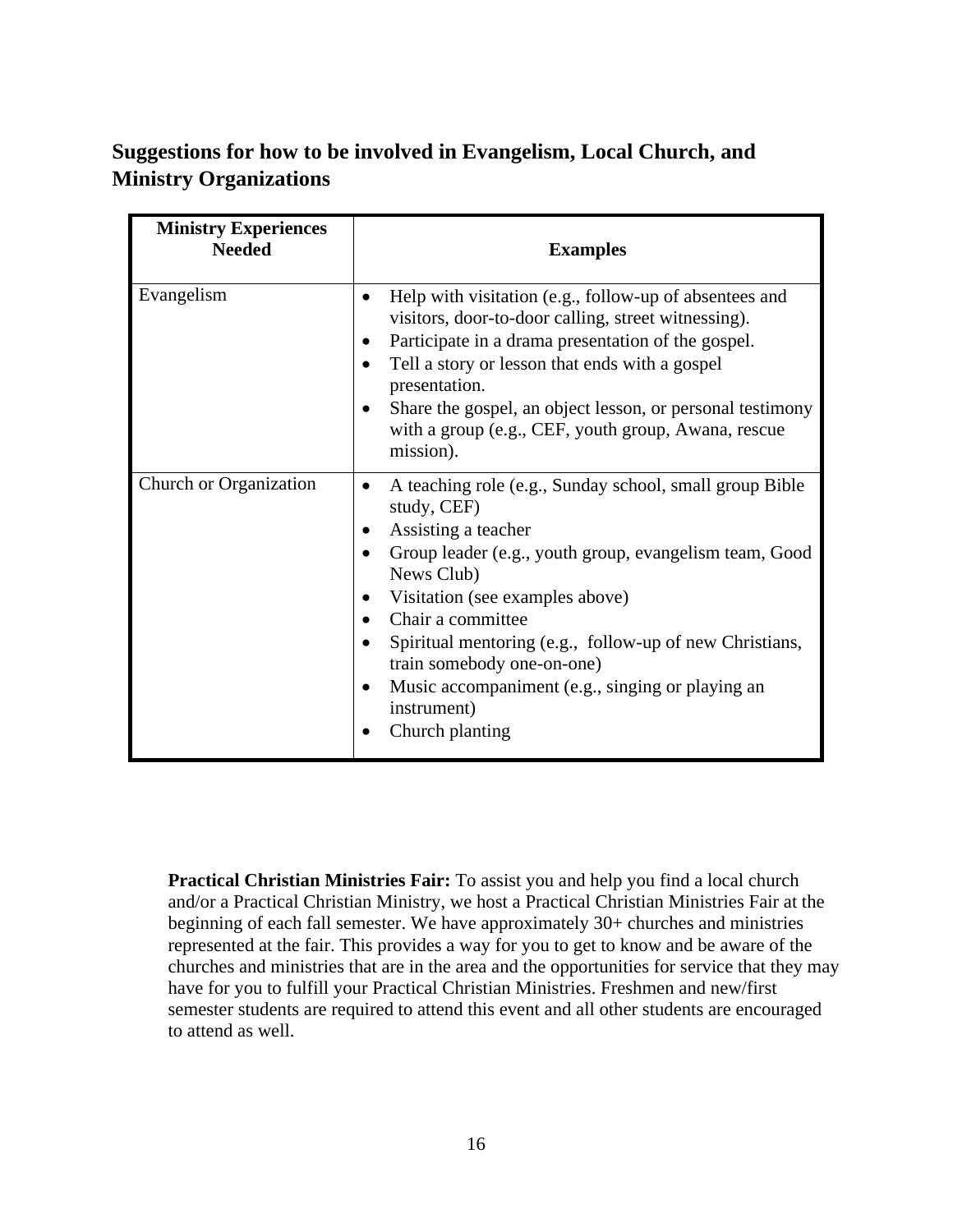# **Academic Majors and Practical Ministry Suggestions**

This involves practical experience in the area of the student's academic major

| <b>Academic</b>                          | <b>Examples</b>                                                                                                                                                                                                                                                                                                                                                                                                                                                                                                                                                                                                                                                                                                                                                                                                                                                                                                                                                                                                        |  |
|------------------------------------------|------------------------------------------------------------------------------------------------------------------------------------------------------------------------------------------------------------------------------------------------------------------------------------------------------------------------------------------------------------------------------------------------------------------------------------------------------------------------------------------------------------------------------------------------------------------------------------------------------------------------------------------------------------------------------------------------------------------------------------------------------------------------------------------------------------------------------------------------------------------------------------------------------------------------------------------------------------------------------------------------------------------------|--|
| <b>Major</b>                             |                                                                                                                                                                                                                                                                                                                                                                                                                                                                                                                                                                                                                                                                                                                                                                                                                                                                                                                                                                                                                        |  |
| <b>Bible and Theology</b>                | Any ministry in which you regularly use your Bible<br>education: teaching, assisting a teacher, church<br>planting                                                                                                                                                                                                                                                                                                                                                                                                                                                                                                                                                                                                                                                                                                                                                                                                                                                                                                     |  |
| <b>Biblical Counseling</b>               | Counseling people about issues, mentoring people in<br>the faith, GotQuestions.org, Internship, project                                                                                                                                                                                                                                                                                                                                                                                                                                                                                                                                                                                                                                                                                                                                                                                                                                                                                                                |  |
| Children's Ministry                      | 1. Teaching children<br>2. Directing a children's ministry                                                                                                                                                                                                                                                                                                                                                                                                                                                                                                                                                                                                                                                                                                                                                                                                                                                                                                                                                             |  |
| Elementary/Middle/Secondary<br>Education | 1 semester - tutor, 2 semesters - teacher's aide, 1<br>semester – student teaching                                                                                                                                                                                                                                                                                                                                                                                                                                                                                                                                                                                                                                                                                                                                                                                                                                                                                                                                     |  |
| <b>Intercultural Studies</b>             | Work cross culturally: English partner, missions trip,<br>church planting, evangelism                                                                                                                                                                                                                                                                                                                                                                                                                                                                                                                                                                                                                                                                                                                                                                                                                                                                                                                                  |  |
| <b>Music Education</b>                   | 1. Ministry with Calvary music groups: Chorale,<br>small ensemble during the school year or summer,<br>chapel praise team, music group/team leader<br>Helping and leading music for children, youth, or<br>2.<br>adults in church and/or local school. Get as much<br>teaching and classroom experience as possible.<br>a. School: music teacher assistant, choir<br>director assistant, band/orchestra director<br>assistant, help with sectionals, do some<br>teaching/directing/rehearsing, vocal<br>ensemble director or assistant,<br>instrumental ensemble director or<br>assistant, music teacher, choir director,<br>band/orchestra director, choir accompanist,<br>music intern.<br>b. Church: pianist, song leader, worship<br>leader, guitarist, choir director (children's<br>youth, adult), praise team leader (youth,<br>adult), youth group music leader, Sunday<br>School leader, Awana music leader,<br>children's church music leader, music<br>leader at a Christian camp, music leader<br>for VBS. |  |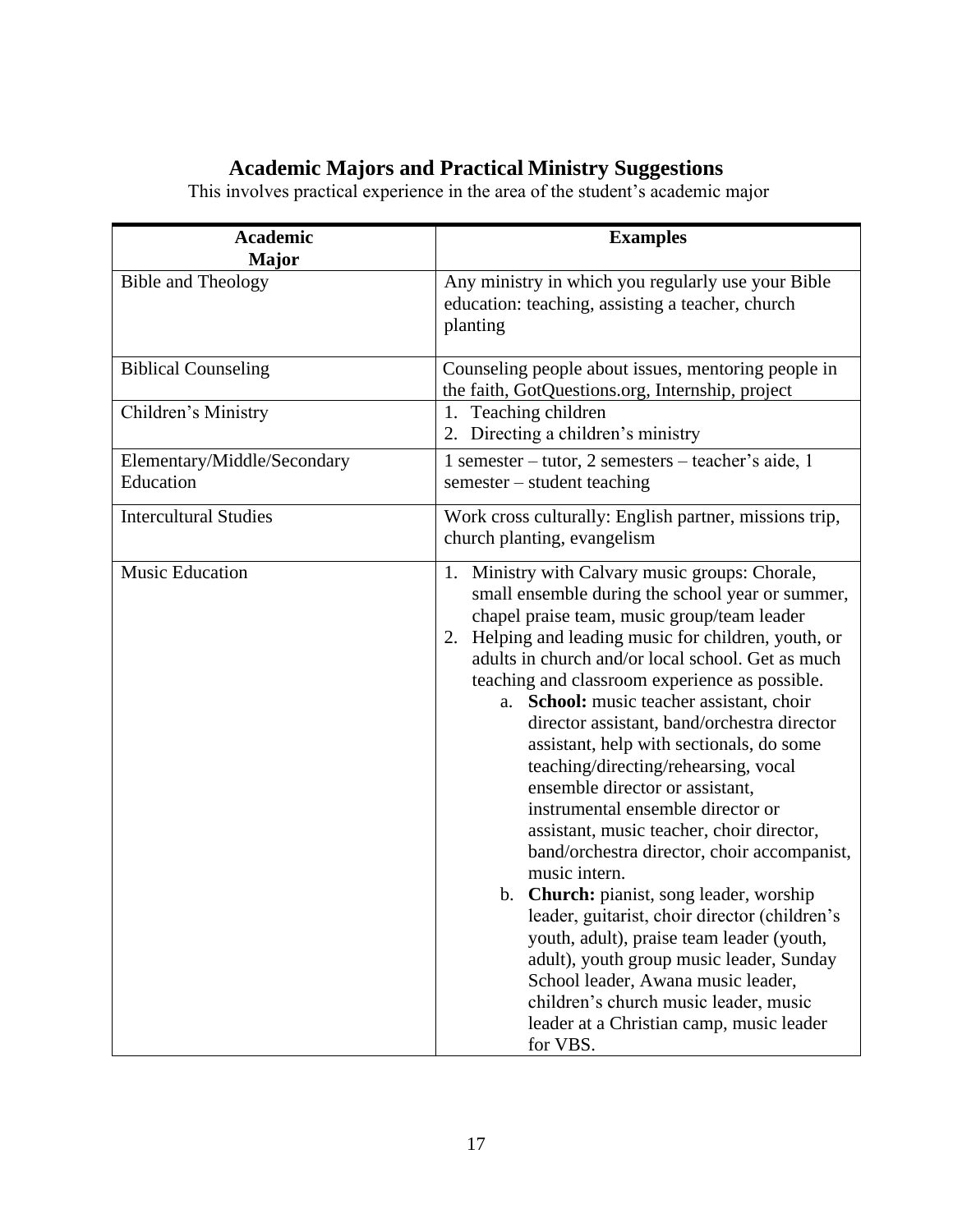|                                        | You may do non-music teaching in a church or<br>3.<br>other situation to gain teaching experience and<br>fulfill Practical Christian Ministry assignments.<br>Final Practical Christian Ministry assignment is<br>internship.                                                                                                                                                                                                                                                                                                                                                                                                                                                                                                                                                                                                               |  |
|----------------------------------------|---------------------------------------------------------------------------------------------------------------------------------------------------------------------------------------------------------------------------------------------------------------------------------------------------------------------------------------------------------------------------------------------------------------------------------------------------------------------------------------------------------------------------------------------------------------------------------------------------------------------------------------------------------------------------------------------------------------------------------------------------------------------------------------------------------------------------------------------|--|
| Music Performance & Pedagogy           | Ministry with Calvary music groups: Chorale,<br>1.<br>small ensemble during the school year or summer,<br>chapel praise team, music group/team leader.<br>Ministry with local church music ministry.<br>2.<br>Examples: pianist, song leader, worship leader,<br>choir member, church ensemble member,<br>orchestra member, praise team member, guitarist,<br>choir director (children's, youth, adult), praise<br>team musician or leader (youth, adult), youth<br>group music helper or leader, Sunday School<br>music helper or leader, Awana music helper or<br>leader, children's church music helper or leader,<br>music helper or leader at a Christian camp, music<br>helper or leader for VBS.<br>Do some in pedagogy in your area of expertise:<br>3.<br>tutor, private lessons to child or youth, teach<br>class/group in music. |  |
| <b>Pastoral Ministry</b>               | Local church ministry participation & leadership -<br>teaching and/or leading SS classes and/or small<br>groups, interim pulpit supply, worship service<br>leadership, outreach and/or visitation ministry, pastor,<br>pastor assistant, Pastoral Internship (Junior/Senior<br>year)                                                                                                                                                                                                                                                                                                                                                                                                                                                                                                                                                        |  |
| <b>Professionally Directed Studies</b> | Any ministry that relates to your major or minor.                                                                                                                                                                                                                                                                                                                                                                                                                                                                                                                                                                                                                                                                                                                                                                                           |  |
| <b>Theatre Arts</b>                    | Directing or being part of the cast and production<br>1.<br>crew of a show or play. The more spiritual content<br>the better (for up to 2 CM credits).<br>Directing or acting in an acting recital scene (but<br>2.<br>not for credit).<br>Participation in Chapel Theatre for non-credit<br>3.<br>Participation in student's church theatre program<br>4.<br>Directing a church theatre production<br>5.<br>Teaching Sunday School or children's church<br>6.<br>(storytelling responsibilities)<br>Performing for/teaching at homeless ministry,<br>7.<br>soup kitchen, or any other charitable organization<br>Directing scenes for the acting recital (but not for<br>8.<br>credit)                                                                                                                                                     |  |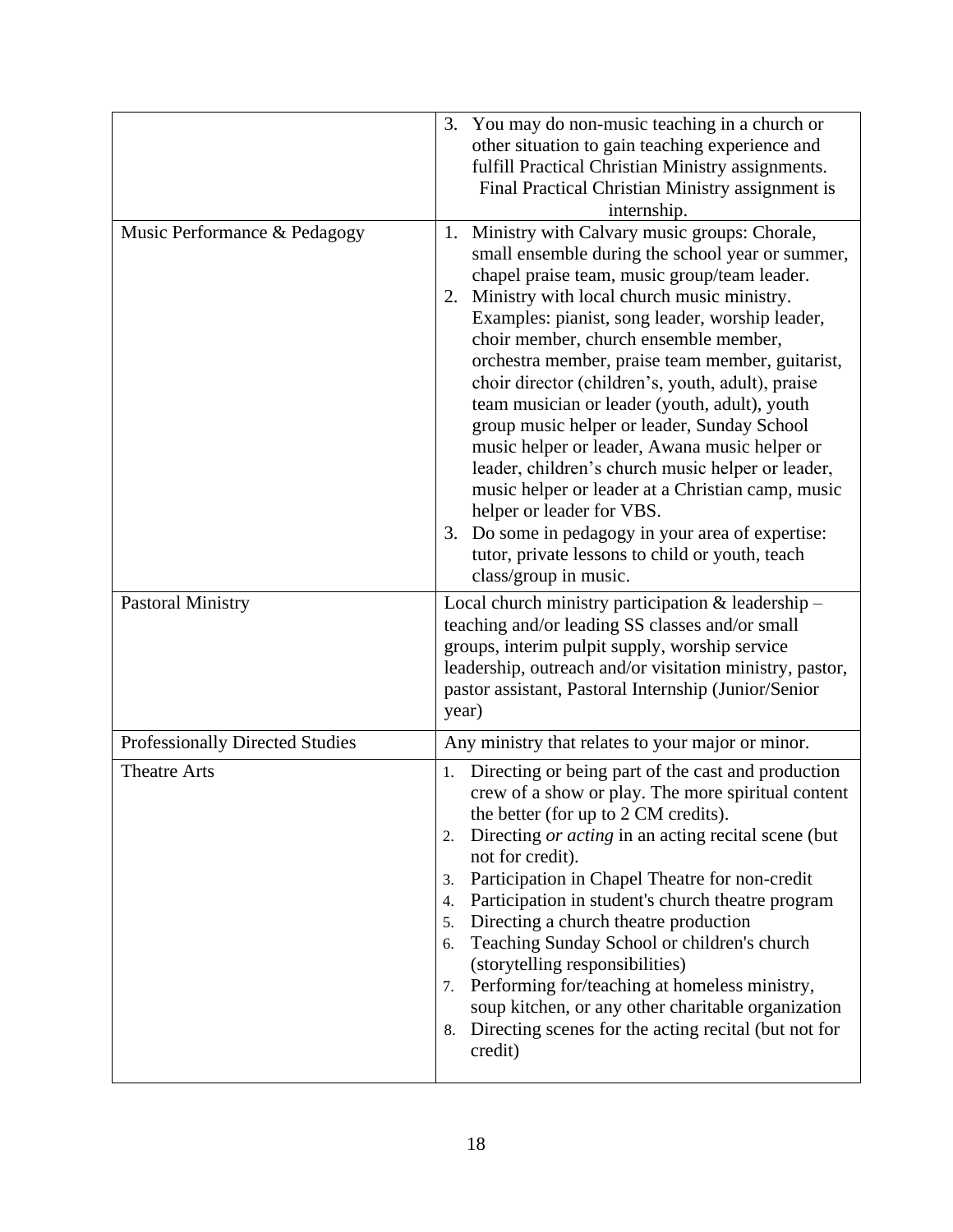| Worship Arts & Youth  |        | 1. Ministry with Calvary music groups: Chorale,     |
|-----------------------|--------|-----------------------------------------------------|
|                       |        | small ensemble during the school year or summer,    |
|                       |        | chapel praise team, music group/team leader         |
|                       |        | (when not taken for credit).                        |
|                       |        | 2. Do some in children or youth ministry (church or |
|                       |        | para-church organization). See the Youth            |
|                       |        | Ministries advisor to receive okay in this area.    |
|                       |        | 3. Do some in local church music ministry.          |
|                       |        | Examples: pianist, song leader, worship leader,     |
|                       |        | choir member, church ensemble member,               |
|                       |        | orchestra member, praise team member, guitarist,    |
|                       |        | choir director (children's, youth, adult), praise   |
|                       |        | team musician or leader (youth, adult), youth       |
|                       |        | group music helper or leader, Sunday School         |
|                       |        | music helper or leader, Awana music helper or       |
|                       |        | leader, children's church music helper or leader,   |
|                       |        | music helper or leader at a Christian camp, music   |
|                       |        | helper or leader for VBS.                           |
|                       | 4.     | Students are required to have one semester of       |
|                       |        | Worship Arts and Youth Field Experience.            |
| <b>Youth Ministry</b> |        | Lead Bible study, camp counseling, spiritual        |
|                       |        | mentoring, 1 semester – internship (Junior/Senior   |
|                       | year). |                                                     |
|                       |        |                                                     |
|                       |        |                                                     |

*\*Other Ministries can be approved by the Practical Christian Ministries Director.*